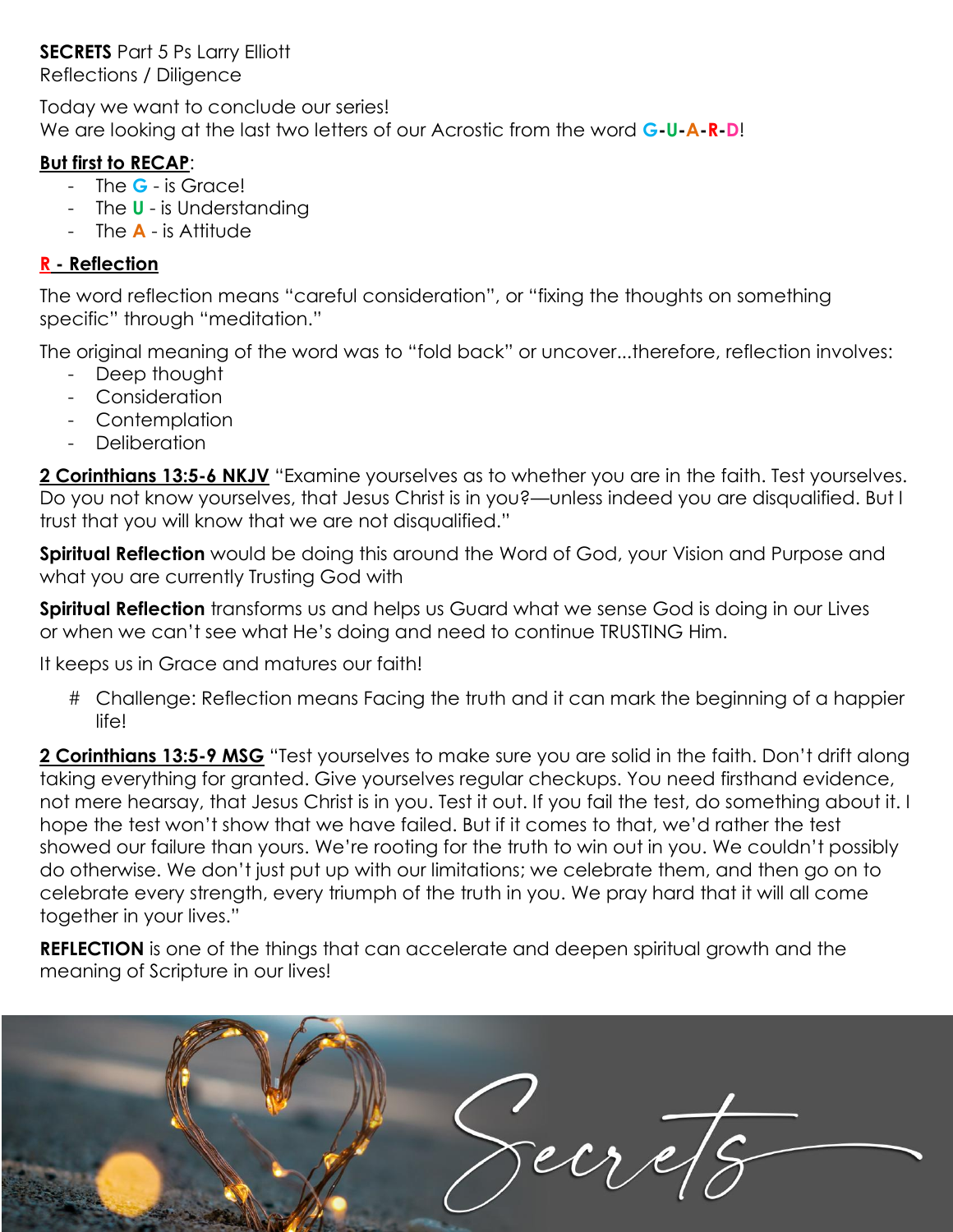**Matthew 7:3-6 NKJV** "And why do you look at the speck in your brother's eye, but do not consider the plank in your own eye? Or how can you say to your brother, "Let me remove the speck from your eye"; and look, a plank is in your own eye? Hypocrite! First remove the plank from your own eye, and then you will see clearly to remove the speck from your brother"s eye. "Do not give what is holy to the dogs; nor cast your pearls before swine, lest they trample them under their feet, and turn and tear you in pieces."

Nobody can be set free from a problem until they're willing to admit they have one.

We must respect God's Word and guard against treating the Word with familiarity or contempt.

Whatever your problem may be, you must face the truth and assume personal responsibility.

The Bible says we must evaluate ourselves. That might seem daunting, but Jesus Christ is in you and can help you through any problems and issues.

#### REFLECTION requires 4 things of us:

- a. His presence (Bible and Pray) **James 4:8 NK**JV Draw Near
- b. Stillness

THE STILL

On many British vessels when disaster strikes, "the still" is sounded. This signals people to pause a moment and figure out the wise thing to do. Panic, sailors feel, can be avoided if "the still" is observed.

God gives us similar advice. Rather than panicking when crisis comes, we are to be still, reflect and let God know we are TRUSTING HIM.

**Psalms 46:10 NKJV** "Be still, and know that I am God; I will be exalted among the nations, I will be exalted in the earth!"

If we are not still only in times of trial, we can miss what God is trying to say to us.

If we are not still in times of no trials, we can miss God preparing us.

Poems are not written on busy street corners, and symphonies are not composed in crowds. Aloneness is necessary for creativity and spiritual growth.

- c. Meditation (Deep honest thought on God"s Word) **Joshua 1:8 NKJV** Day and Night
- d. Journaling (write it down) **Habakkuk 2:2 NKJV**

Here are a few other reflection practice ideas for you to ponder.

Daily Reflection Grab a Cup of Coffee, Perform a quick once-over of your activities, encounters,

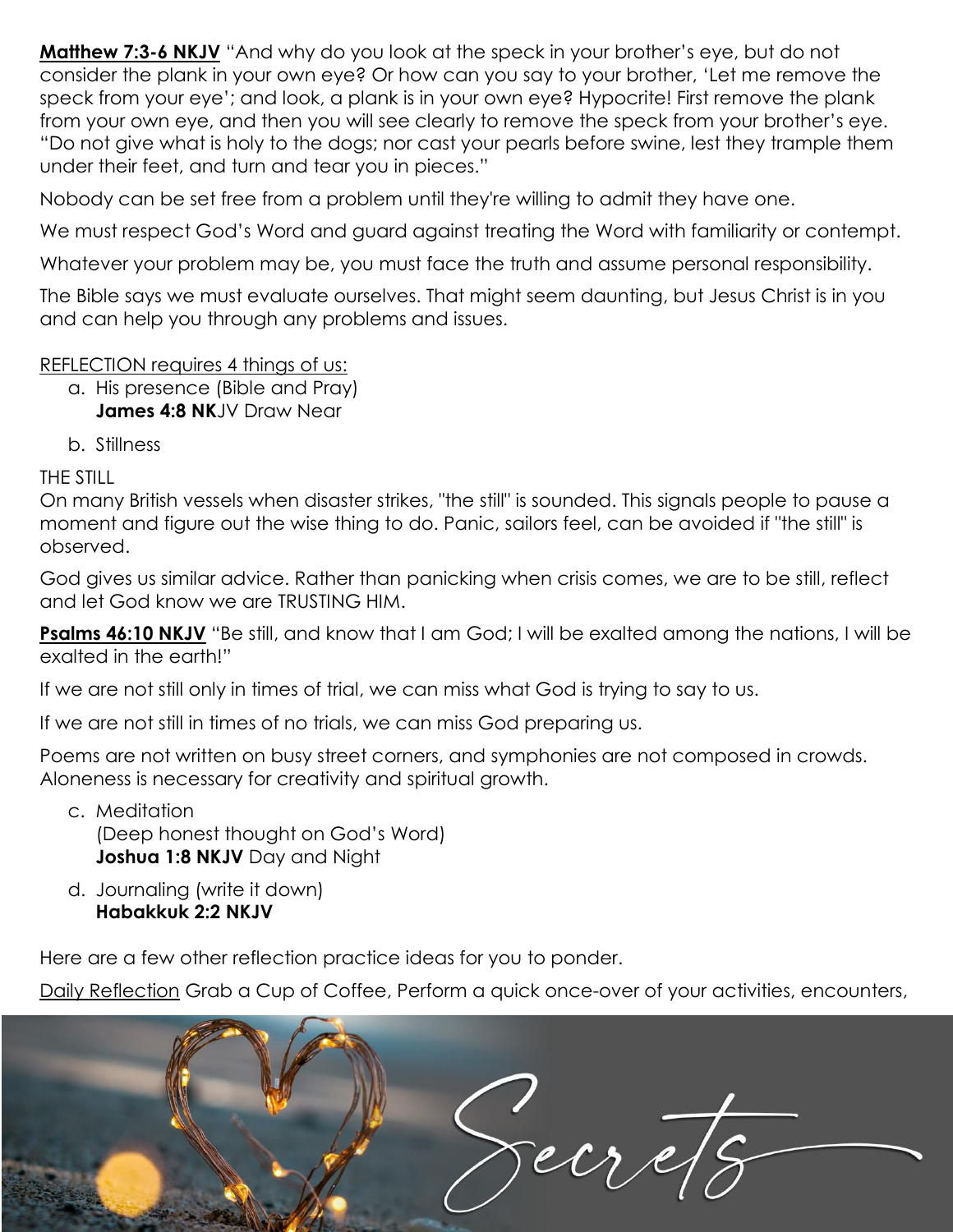thoughts, feelings, and motives before you start your day or retire each night.

A.A. Step 10: "Continued to take personal inventory and when we were wrong promptly admitted it."

- What did you do right today
- Where could you have done better?
- These questions help you take a step back from the microscopic day-to-day goings-on to examine your heart and conscience.
- Areas of your life that need attention and unproductive habits become clearer, and you are able to confess your failings to God and ask for forgiveness.

Not a berating self condemnation but a receiving of God"s Love as you get ready to start or wash away the day!

Weekly Reflection Set aside a specific time on Sunday to look back at the week just ending. Did you enjoy a few personal victories at home, work, or school?

Are there areas in which you feel you came up a bit short when you remember the goals you set for last week?

What can you do differently, starting tomorrow morning, to help yourself have a more productive, loving, and empowering new week?

Add fuel to the fire by setting a weekly challenge for yourself:

Choose something that"s doable, but it must push you to act out of your comfort zone and test your resolve:

How about:

- I'll help someone this week, who cannot repay me
- I'll hold my tongue and not whenever complaining
- When people ask how I am, I"ll reply "I"m doing Well, but I"m going to get better!" and mean it.

On the go Reflection This means being a bit more flexible with your reflection time.

You may do better Reflecting while you take a walk along the beach.

Some of us are more innovative when we get outdoors

Specified Reflections When we go through things or are facing a decision and need clarity, wisdom or direction.

**My MOTIVES**: Why do I really want to do this

**My ATTITUDE**: How am I really approaching this

**My PURPOSE**: How will this affect my Purpose and Mission

**My VALUES**: Guard-rails that protect my heart and choices

## Our Church Values: Service, Excellence, Bible-based, Growth and Love

## **G-U-A-R-D**

**D** - Diligence

**Proverbs 4:20-27 NKJV** "My son, give attention to my words; incline your ear to my sayings.

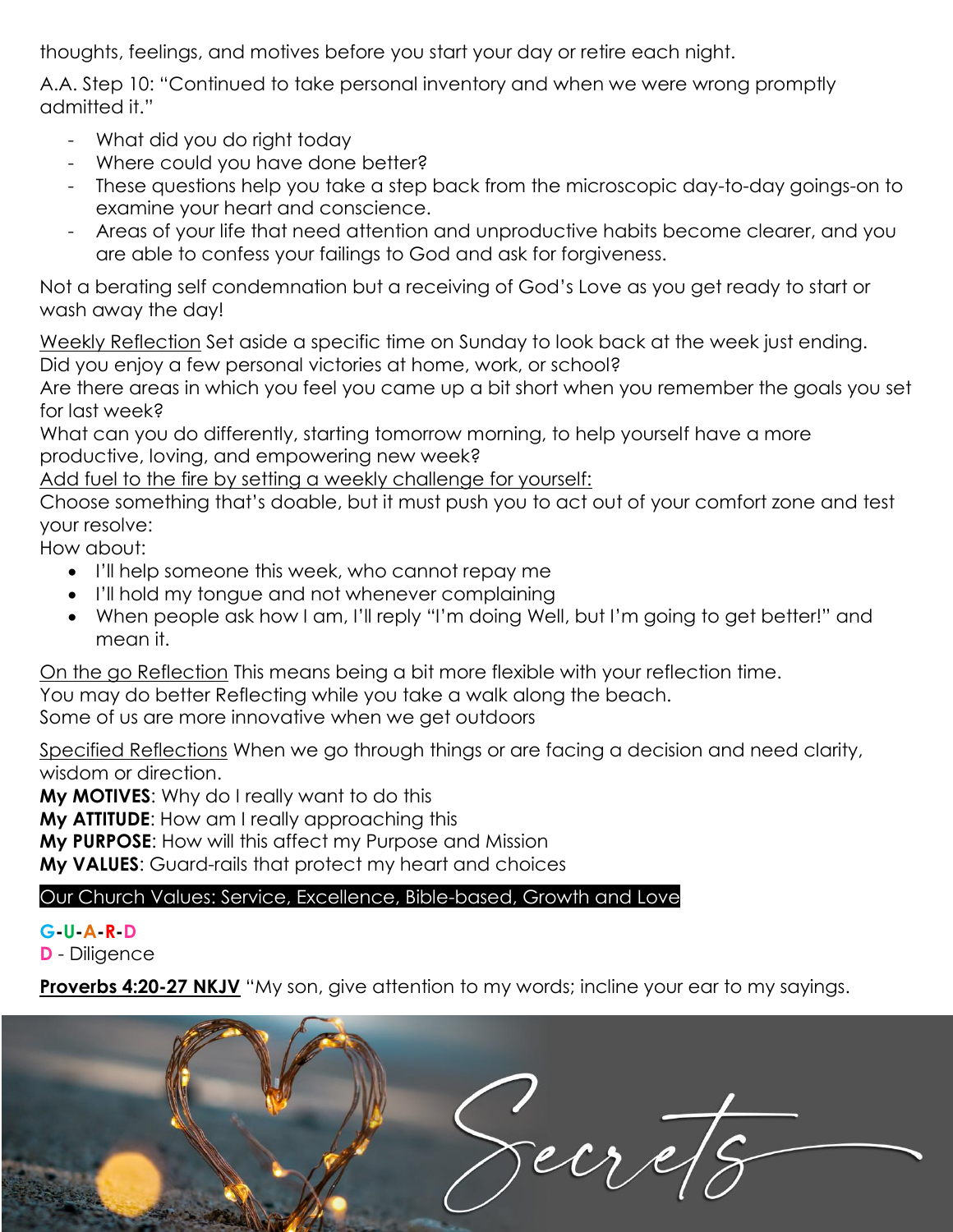v21 Do not let them depart from your eyes; keep them in the midst of your heart; v22 For they are life to those who find them, and health to all their flesh. v23 Keep your heart with all diligence, for out of it spring the issues of life.

**v20** Focus on the RIGHT things **v21** Eliminate DISTRACTIONS **v22** Develop a VISION that grabs you

Diligence for Kids:<https://youtu.be/U9vzEgsOC64>

**Proverbs 12:24 NKJV** The hand of the **diligent** will rule, while the slothful will be put to forced labor.

Diligence for Adults:<https://youtu.be/yt74WVodczI>

**2 Peter 1:5 NKJV** "But also for this very reason, giving all **diligence**, add to your faith virtue, to virtue knowledge,"

spoo-day'

To make "speed", that is, (by implication) to despatch: eagerness, earnestness and enthusiasm in GUARDING YOUR HEART!

## **Psalm 37:4 Delight thyself also in the LORD; and he shall give thee the desires of thine heart.**

co: **Heart** ab: **Think**: The pictograph l is a picture of the shepherd staff representing authority, the b is a picture of a tent representing what is inside. Combined these mean "authority inside". The consciousness of man is seen as coming from deep inside the chest, the heart. Thirst as an Inside desire for water. (eng: life; love; liver - the seat of passion; lava)

4:23 Verses 23-27 are the OT counterpart of Rom 12:1. They beseech us to present our entire beings to God—heart, mouth, lips, eyes, and feet. God begins with the inner man, then works outward. The **heart** is first. It speaks of the inner **life**, the mind, the thoughts, the motives, the desires. The mind is the fountain from which the actions spring. If the fountain is pure, the stream that flows from it will be pure. As a man thinks, so is he. So this verse emphasizes the importance of a clean thought life.

**Deuteronomy 5:29 NKJV** "Oh, that they had such a heart in them that they would fear Me and always keep all My commandments, that it might be well with them and with their children forever!"

Let God be your God and stop trying so hard....REST

**Hebrews 8:10-12 NKJV** "For this is the covenant that I will make with the house of Israel after those days, says the LORD: I will put My laws in their mind and write them on their hearts; and I will be their God, and they shall be My people. None of them shall teach his neighbor, and none his brother, saying, "Know the LORD," for all shall know Me, from the least of them to the greatest of them. For I will be merciful to their unrighteousness, and their sins and their lawless deeds I will remember no more."